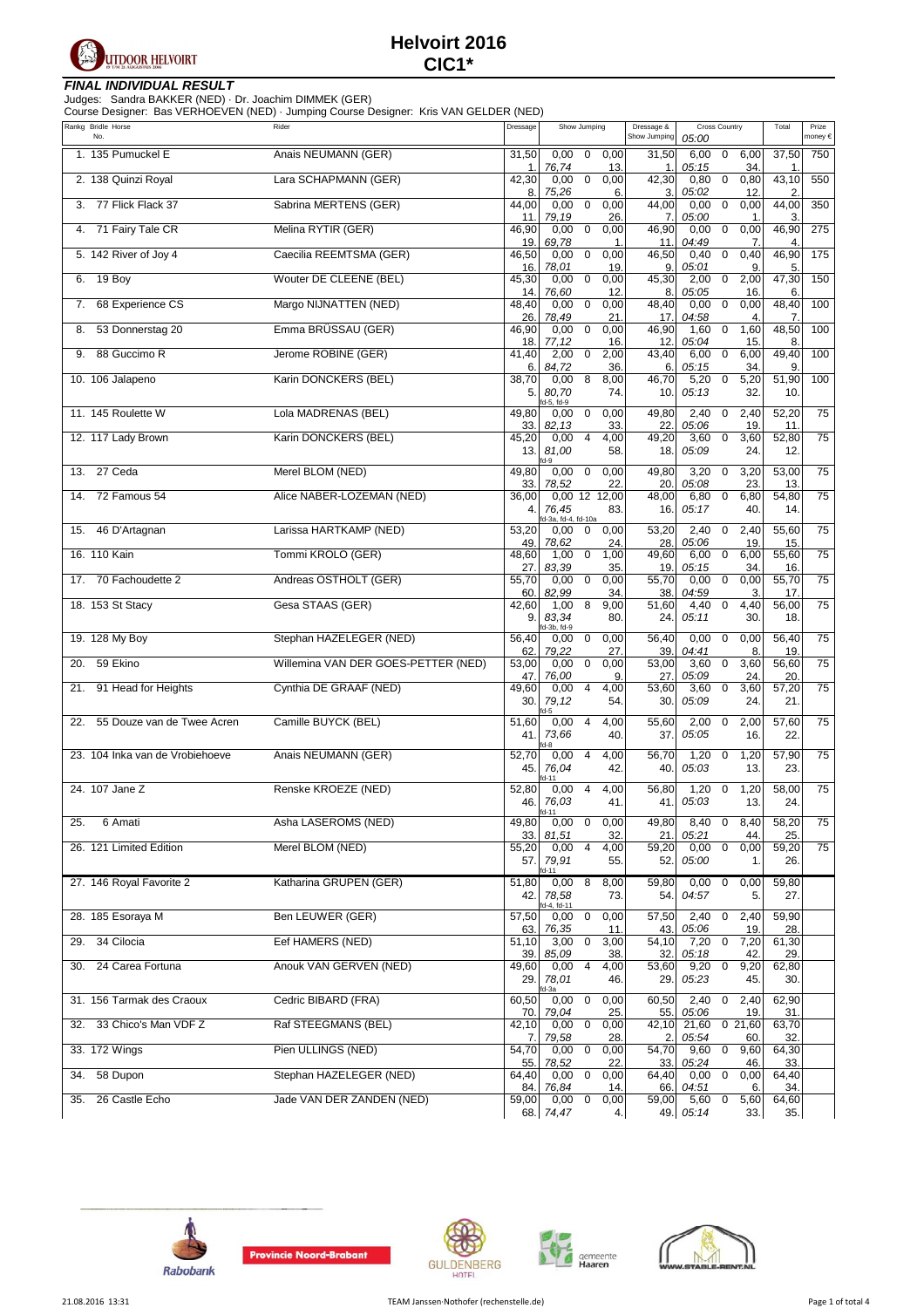

### **FINAL INDIVIDUAL RESULT**

Judges: Sandra BAKKER (NED) · Dr. Joachim DIMMEK (GER)

| Rankg Bridle Horse             | Course Designer: Bas VERHOEVEN (NED) · Jumping Course Designer: Kris VAN GELDER (NED)<br>Rider | Dressage            | Show Jumping                                                  | Dressage &            | Cross Country                                              | Total               | Prize   |
|--------------------------------|------------------------------------------------------------------------------------------------|---------------------|---------------------------------------------------------------|-----------------------|------------------------------------------------------------|---------------------|---------|
| No.<br>81 Fulco<br>36.         | Willemina VAN DER GOES-PETTER (NED)                                                            | 54,20               | 0,00<br>$\overline{4}$<br>4,00                                | Show Jumping<br>58,20 | 05:00<br>6,40<br>6,40<br>$\mathbf 0$                       | 64,60               | money € |
|                                |                                                                                                | 51.                 | 52.<br>78,45<br>$d-9$                                         | 48.                   | 05:16<br>38.                                               | 36.                 |         |
| 37. 118 Lamicell Iris          | Karin DONCKERS (BEL)                                                                           | 59,10<br>69.        | $\mathbf 0$<br>0,00<br>0,00<br>74,97<br>5.                    | 59,10<br>50.          | 6,40<br>$\mathbf 0$<br>6,40<br>05:16<br>38                 | 65,50<br>37.        |         |
| 38. 173 Wisconsin S M Prison   | Wouter MOSSELMAN (NED)                                                                         | 61,20<br>73.        | 0,00<br>4<br>4,00<br>80,27<br>57.<br>d-8                      | 65,20<br>68.          | 0<br>0,40<br>0,40<br>05:01<br>9.                           | 65,60<br>38.        |         |
| 39. 178 Robes Hadise           | Tine MAGNUS (BEL)                                                                              | 48,80<br>28.        | $\overline{4}$<br>4,00<br>0,00<br>82,58<br>62.<br>d-9         | 52,80<br>26.          | 12,80<br>0, 12, 80<br>05:32<br>53.                         | 65,60<br>39.        |         |
| 40. 180 Siddhartha 10          | Flora REEMTSMA (GER)                                                                           | 51,50<br>40.        | 8<br>1,00<br>9,00<br>83,15<br>79.                             | 60,50<br>56.          | 6,00<br>$\mathbf 0$<br>6,00<br>05:15<br>34.                | 66,50<br>40.        |         |
| 41. 116 Lacoste Z              | Joyce VAN DE KUILEN (NED)                                                                      | 50,10<br>37.        | d-5, fd-11<br>5,00<br>0<br>5,00<br>87,86<br>67.               | 55,10<br>35.          | 11,60<br>0 11,60<br>05:29<br>51.                           | 66,70<br>41         |         |
| 39 Corvette<br>42.             | Deborah GERRETS (NED)                                                                          | 52,00<br>43.        | 3,00<br>$\mathbf 0$<br>3,00<br>85,03<br>37                    | 55,00<br>34.          | 12,00<br>0, 12,00<br>05:30<br>52                           | 67,00<br>42         |         |
| 43. 163 Utah                   | Monique HAZELEGER (NED)                                                                        | 46,70<br>17.        | 2,00 12 14,00<br>84.44<br>90.                                 | 60,70<br>57.          | 6,80<br>0<br>6,80<br>05:17<br>40.                          | 67,50<br>43.        |         |
| 90 Havanna<br>44.              | Laurence LEVRAU (BEL)                                                                          | 64,30               | d-2, fd-3a, fd-4<br>0,00<br>0<br>0,00                         | 64,30                 | $\mathbf 0$<br>3,60<br>3,60                                | 67,90               |         |
| 45. 175 Zidane                 | Hilde VAN MIEGHEM (BEL)                                                                        | 83.<br>55,90<br>61. | 72,15<br>3.<br>0,00<br>8<br>8,00<br>75,54<br>71.              | 65.<br>63,90<br>64.   | 05:09<br>24.<br>4,00<br>0<br>4,00<br>05:10<br>29.          | 44<br>67,90<br>45.  |         |
| 46. 165 Vangelis Ors           | Eva VAN DER SANDEN (NED)                                                                       | 53,20<br>48.        | d-5, fd-9<br>0,00<br>4<br>4,00<br>39.<br>71,73                | 57,20<br>42.          | 10,80<br>0 10,80<br>05:27<br>49.                           | 68,00<br>46.        |         |
| 95 Honki Tonki Boy<br>47.      | Philippe VAN ASSELBERGHS (BEL)                                                                 | 52,50               | d-5<br>$\mathbf 0$<br>5,00<br>5,00                            | 57,50                 | 11,20<br>$0$ 11,20                                         | 68,70               |         |
| 48. 102 Indezz                 | Thomas SMEYERS (BEL)                                                                           | 44.<br>63,80<br>82. | 87,60<br>65<br>0,00<br>4<br>4,00<br>78,39<br>50.              | 44.<br>67,80<br>78.   | 05:28<br>50<br>$\mathbf 0$<br>2,00<br>2,00<br>05:05<br>16. | 47.<br>69,80<br>48. |         |
| 67 Ever van't Lozerhof<br>49.  | <b>Timothy DENUTTE (BEL)</b>                                                                   | 61,20<br>73.        | d-8<br>0,00<br>$\overline{4}$<br>4,00<br>78,51<br>53.         | 65,20<br>67.          | 4,80<br>0<br>4,80<br>05:12<br>31.                          | 70,00<br>49.        |         |
| 50. 161 Uma Guma               | François HUVELLE (BEL)                                                                         | 54,70<br>53.        | d-3b<br>0,00 12 12,00<br>77,29<br>84.                         | 66,70<br>77.          | 3,60<br>$\mathbf 0$<br>3,60<br>05:09<br>24.                | 70,30<br>50.        |         |
| 89 Hanna<br>51.                | Edith TUYTELAARS (NED)                                                                         | 54,00<br>50.        | d-5, fd-6, fd-9<br>4,00<br>0,00<br>4<br>81,43<br>59.          | 58,00<br>46.          | 14,80<br>0, 14, 80<br>05:37<br>57.                         | 72,80<br>51.        |         |
| 52. 100 Image of Roses         | Ilonka KLUYTMANS (NED)                                                                         | 61,90<br>76.        | 4,00<br>0,00<br>4<br>81,86<br>60.<br>fd-4                     | 65,90<br>72.          | 7,20<br>$\mathbf 0$<br>7,20<br>42.<br>05:18                | 73,10<br>52.        |         |
| 76 Flash<br>53.                | Sanne DE JONG (NED)                                                                            | 50,00<br>36.        | 0,00 12 12,00<br>83,00<br>87.                                 | 62,00<br>58.          | 13,60<br>0, 13, 60<br>05:34<br>55.                         | 75,60<br>53.        |         |
| 97 Idalco<br>54.               | Michiel ARNAUTS (BEL)                                                                          | 62,70<br>78.        | fd-4, fd-5, fd-11<br>0,00<br>4<br>4,00<br>77,16<br>45.<br>d-5 | 66,70<br>76.          | $\mathbf 0$<br>9,60<br>9,60<br>05:24<br>46.                | 76,30<br>54.        |         |
| 79 For Ever<br>55.             | Chantal MEGCHELENBRINK (NED)                                                                   | 47,40<br>22.        | 0,00<br>0<br>0,00<br>75,69<br>8.                              | 47,40<br>13.          | 11,60 20 31,60<br>05:29<br>67.<br>$1r-25$                  | 79,00<br>55.        |         |
| 17 Boniels<br>56.              | Jody VAN DE KAMP (NED)                                                                         | 71,40<br>97.        | 0,00<br>$\mathbf 0$<br>0,00<br>77,11<br>15.                   | 71,40<br>83.          | 0,10,00<br>10,00<br>05:25<br>48.                           | 81,40<br>56.        |         |
| 57.<br>1 Abalt                 | Rachid LAMRINI (BEL)                                                                           | 63,40<br>79.        | 7,00 12 19,00<br>89,83<br>94.                                 | 82,40<br>93.          | 0,40<br>$\mathbf{0}$<br>0,40<br>05:01<br>9.                | 82,80<br>57.        |         |
| 5 Alessio<br>58.               | Chantal MEGCHELENBRINK (NED)                                                                   | 65,30<br>87.        | fd-2, fd-4, fd-11<br>0,00<br>0,00<br>0<br>75,31<br>7.         | 65,30<br>69.          | 19,20<br>$0$ 19,20<br>05:48<br>59                          | 84,50<br>58.        |         |
| 28 Champ de Tailleur<br>59.    | Lieke VAN DER WERF (NED)                                                                       | 47,70<br>24.        | $0,00$ $0$<br>0,00<br>79,96<br>30.                            | 15.                   | 47,70 17,20 20 37,20<br>05:43<br>72.                       | 84,90<br>59.        |         |
| 9 Fun-Fun<br>60.               | Merel BLOM (NED)                                                                               | 64,60<br>85.        | 0,008<br>8,00<br>82,67<br>76.                                 | 86.                   | $1r - 17$<br>72,60 12,80<br>$0$ 12,80<br>05:32<br>53.      | 85,40<br>60.        |         |
| 45 Dark Desire GS<br>61.       | Emma BRÜSSAU (GER)                                                                             | 47,20<br>20.        | fd-8, fd-11<br>8<br>0,00<br>8,00<br>82,95<br>77.              | 55,20<br>36.          | 11,60 20 31,60<br>05:29<br>67.                             | 86,80<br>61.        |         |
| 3 Addo<br>62.                  | Luc BOONEN (BEL)                                                                               | 63,40<br>79.        | d-3a, fd-11<br>$\mathbf 0$<br>0,00<br>0,00<br>81,22<br>31.    | 63,40<br>61.          | $1r - 24$<br>4,80 20 24,80<br>05:12<br>61.                 | 88,20<br>62.        |         |
| 36 Coldplay<br>63.             | Timothy DENUTTE (BEL)                                                                          | 73,10<br>100.       | 0,00<br>$\overline{4}$<br>4,00<br>78,01<br>46.                | 77,10<br>88.          | 1r-6b<br>0, 14, 00<br>14,00<br>05:35<br>56.                | 91,10<br>63.        |         |
| 64. 169 Whatever               | Sandra VAN DER LINDE (NED)                                                                     | 71,80<br>98.        | 4,00 0<br>4,00<br>86,13<br>63.                                | 75,80<br>87.          | 15,60<br>0, 15, 60<br>05:39<br>58.                         | 91,40<br>64.        |         |
| 65. 184 Zentinio Z             | Hendrik DEGROS (BEL)                                                                           | 47,60<br>23.        | $\mathbf 0$<br>0,00<br>0,00<br>79,94<br>29.                   | 47,60                 | 27,20 20 47,20<br>14. 06:08<br>77.<br>Ir-17                | 94,80<br>65.        |         |
| 66 Esterella VP Wisbecq<br>66. | Sara BROEKAERT (BEL)                                                                           | 55,40<br>58.        | 2,00 12 14,00<br>84,41<br>89.<br>fd-6, fd-9, fd-11            | 69,40<br>80.          | 26,00<br>026,00<br>06:05<br>64.                            | 95,40<br>66.        |         |









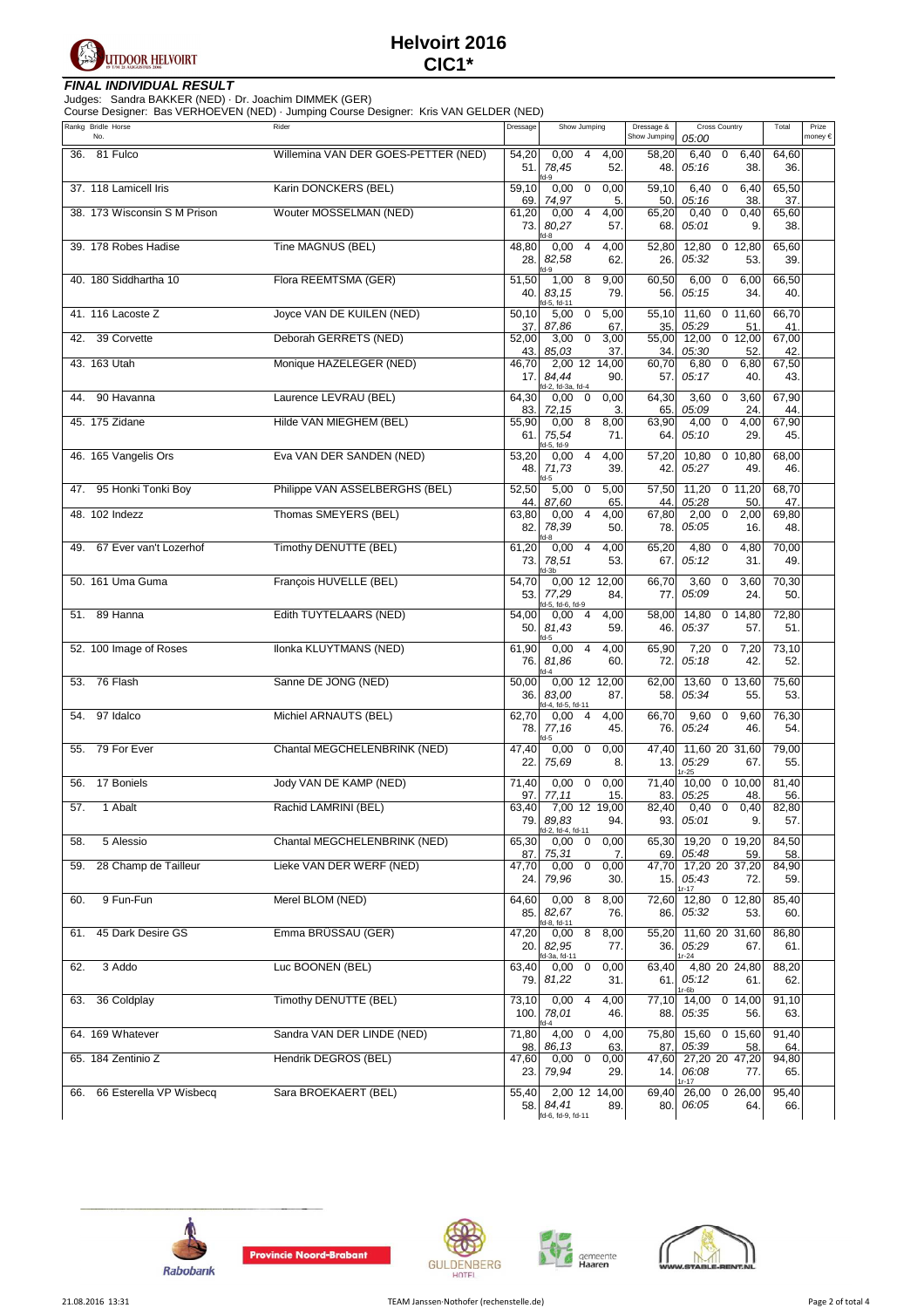

### **FINAL INDIVIDUAL RESULT**

The Sandra BAKKER (NED) - Dr. Joachim DIMMEK (GER)<br>Course Designer: Bas VERHOEVEN (NED) - Jumping Course Designer: Kris VAN GELDER (NED)

|     | Rankg Bridle Horse<br>No.                               | 5.41<br>Rider                         | Dressage            | Show Jumping                                                                                        | Dressage &<br>Show Jumping | Cross Country<br>05:00                                                                      | Total         | Prize<br>money € |
|-----|---------------------------------------------------------|---------------------------------------|---------------------|-----------------------------------------------------------------------------------------------------|----------------------------|---------------------------------------------------------------------------------------------|---------------|------------------|
|     | 67. 177 Bellevue                                        | Tonke VAN DE POL (NED)                | 65,10<br>86.        | $0,00$ 4<br>4,00<br>81,90<br>61.<br>fd-5                                                            | 69,10<br>79.               | 7,60 20 27,60<br>05:19<br>65.                                                               | 96,70<br>67.  |                  |
|     | 68. 151 Sixieme Sens                                    | Cedric BIBARD (FRA)                   | 55,60<br>59.        | 8<br>0,00<br>8,00<br>82,03<br>75.                                                                   | 63,60<br>62.               | $1r-24$<br>13,60 20 33,60<br>05:34<br>70.                                                   | 97,20<br>68.  |                  |
|     | 69. 83 Gentleman's Agreement V Chie Asha LASEROMS (NED) |                                       | 57,60<br>64.        | d-2, fd-11<br>9,00<br>5,00<br>4<br>87,85<br>81.                                                     | 66,60<br>75.               | 1r-6b<br>31,20<br>0, 31, 20<br>06:18<br>66.                                                 | 97,80<br>69.  |                  |
|     | 70. 57 Dukato                                           | Laura VAN DER MEER (NED)              | 62,60<br>77.        | $d-4$<br>$0,00 \quad 0$<br>0,00<br>17.<br>77,66                                                     | 62,60<br>59.1              | 15,20 20 35,20<br>05:38<br>71.<br>$1r - 17$                                                 | 97,80<br>70.  |                  |
|     | 71. 149 Chivers                                         | Elaine PEN (NED)                      | 47,90<br>25.        | 0,00<br>4<br>4,00<br>78,20<br>48.<br>$d-4$                                                          | 25.                        | 51,90 27,20 20 47,20<br>06:08<br>77.<br>1r-17                                               | 99,10<br>71.  |                  |
|     | 72. 123 Man O War                                       | Tarik VAN BOGGELEN (NED)              | 65,50<br>89.        | 5,00<br>$\mathbf 0$<br>5,00<br>87,62<br>66.                                                         | 70,50<br>81.               | 12,40 20 32,40<br>05:31<br>69.<br>$1r - 17$                                                 | 102,90<br>72. |                  |
|     | 73. 127 Mullentine High Society                         | Frederique BROUWERS (NED)             | 66,60<br>93.        | 4,00<br>8 12,00<br>86,81<br>88.<br>d-3a, fd-8                                                       | 78,60<br>90.               | 5,60 20 25,60<br>05:14<br>63.<br>1r-24                                                      | 104,20<br>73. |                  |
|     | 74. 11 Ballyengland Judge                               | Pascalle VAN BOXTEL (NED)             | 58,80<br>67.        | 4,00<br>4<br>0,00<br>78,20<br>48.<br>d-11                                                           | 62,80<br>60.               | 24,00 20 44,00<br>06:00<br>75.<br>$1r - 17$                                                 | 106,80<br>74. |                  |
|     | 75. 115 Kings Golden Yes                                | Ingrid VRAKKING (NED)                 | 61,00<br>72.        | 5,00 16 21,00<br>87,70<br>95.<br>d-2, fd-3a, fd-4, fd-8                                             | 82,00<br>92.1              | 25,20 0 25,20<br>06:03<br>62.                                                               | 107,20<br>75. |                  |
|     | 76. 176 Zinderin                                        | Nick ROS (NED)                        | 58,50<br>65.        | 4<br>8,00<br>4,00<br>86,81<br>78.<br>d-3a                                                           | 66,50<br>74.               | 25,20 20 45,20<br>06:03<br>76.<br>$1r-21$                                                   | 111,70<br>76. |                  |
|     | 77. 129 Nauretos xx                                     | Idalie DE CARTIER DE MARCHIENNE (BEL) | 61,70<br>75.        | 0,00 16 16,00<br>80,57<br>92.<br>id-2, fd-3a, fd-4, fd-5                                            | 77,70<br>89.               | 17,20 20 37,20 114,90<br>05:43<br>72.<br>1r-6b                                              | 77.           |                  |
|     | 78. 132 Peanuts de Brève                                | Karine ALEGRE DE VEGA (FRA)           | 50,50<br>38.        | $0,00 \quad 0$<br>0,00<br>76,31<br>10.                                                              | 50,50<br>23.               | 25,60 40 65,60<br>06:04<br>82.<br>1r-8b, 1r-17                                              | 116,10<br>78. |                  |
| 79. | 7 Anne                                                  | Marloes DE JONG (NED)                 | 49,60<br>30.        | 0,008<br>8,00<br>76,49<br>72.<br>d-4, fd-11                                                         | 57,60<br>45.               | 22,00 40 62,00<br>05:55<br>80.<br>1r-9, 1r-25                                               | 119,60<br>79. |                  |
|     | 80. 186 Enya des Concessions                            | Lisa SABBE (BEL)                      | 58,80<br>66.        | $\overline{4}$<br>5,00<br>1,00<br>83,61<br>64.<br>$d-4$                                             | 63,80<br>63.               | 38,80 20 58,80 122,60<br>06:37<br>79.<br>$1r - 17$                                          | 80.           |                  |
|     | 81. 171 Wilbert Bo                                      | Pauline KNORR (GER)                   | 47,40<br>21.        | 0,00 12 12,00<br>79,52<br>85.                                                                       | 59,40<br>53.               | 23,60 40 63,60<br>05:59<br>81.                                                              | 123,00<br>81. |                  |
|     | 82. 82 G Star van het Moerven                           | Jeanine STEENTJES (NED)               | 72,30<br>99.        | d-7, fd-9, fd-11<br>0,00 12 12,00<br>80,13<br>86.<br>d-3a, fd-4, fd-11                              | 84,30<br>94.               | 1r-6b, 1r-24<br>22,80 20 42,80<br>05:57<br>74.<br>1r-6b                                     | 127,10<br>82. |                  |
| 83. | 15 Bon Fortuna                                          | Wendela SCHLIMMER (NED)               | 65,50<br>89.        | 7,00<br>0<br>7,00<br>89,27<br>68.                                                                   | 72,50<br>85.               | 46,00 20 66,00<br>06:55<br>83.<br>1r-8b                                                     | 138,50<br>83. |                  |
| 84. | 31 Cheyenne Blue 6                                      | Sabrina MERTENS (GER)                 | 54,20<br>51.        | 0,00<br>$\overline{4}$<br>4,00<br>76,05<br>43.<br>$d-11$                                            | 58,20<br>47.               | 31,20 60 91,20<br>06:18<br>85.<br>$2r - 17$                                                 | 149,40<br>84. |                  |
|     | 85. 84 Golden Eye                                       | Jan Willem VAN GILS (NED)             | 66,80<br>95.        | $0,00$ 4<br>4,00<br>78,44<br>51.<br>$d-7$                                                           | 70,80<br>82.               | 48,00 40 88,00 158,80<br>07:00<br>84.<br>1r-17, 1r-19                                       | 85.           |                  |
|     | 158 Tipsy de Fauguez                                    | Pauline FALLON (BEL)                  | 65,50               | $\overline{0}$<br>0,00<br>0,00                                                                      |                            | 65,50 retired cross country test<br>$70.$ 1r-16b, (rt)-20                                   |               |                  |
|     | 41 Creevagh Miss Ferro                                  | Stephanie D'ANDRIMONT (BEL)           | 49,80<br>32.        | 88. 71,69<br>2.<br>0,00<br>4<br>4,00<br>76,32<br>44.                                                |                            | 53,80 retired cross country test<br>$31.$ $2r(rt) - 17$                                     |               |                  |
|     | 13 Bella Di Luna                                        | Charlotte WHITTAKER (GER)             | 35,30<br>3.         | $d-9$<br>8<br>8,00<br>0,00<br>74,51<br>70.                                                          |                            | 43,30 retired cross country test<br>$5.2r$ (rt)-17                                          |               |                  |
|     | 182 Lord                                                | Max TRENNING (NED)                    | 68,00<br>96.        | d-5, fd-11<br>2,00 12 14,00<br>84,82<br>91.                                                         |                            | 82,00 retired cross country test<br>$91.$ 1r-6b, 1r(rt)-7                                   |               |                  |
|     | 103 Indiva                                              | Sven GROUWELS (BEL)                   | 66,10<br>92.        | r-9, fd-10a, fd-11<br>0,00<br>0<br>0,00<br>77,97<br>18.                                             |                            | 66,10 eliminated cross country test<br>$73.$ fR(el)-7                                       |               |                  |
|     | 29 Chantelle 2                                          | Ben LEUWER (GER)                      | 43,10               | 0<br>0,00<br>0,00                                                                                   |                            | 43,10 eliminated cross country test                                                         |               |                  |
|     | 69 Expression                                           | Sara BROEKAERT (BEL)                  | 10.<br>55,10<br>56. | 78,36<br>20.<br>$0,00$ 4<br>4,00<br>80,19<br>56.                                                    | $\overline{4}$ .           | 1r-17, fH(el)-21<br>59,10 eliminated cross country test<br>51. 1r-6b, 1r-9, 1r-13a (3.r-el) |               |                  |
|     | 10 Attack van de Peerdebos                              | Laurence LEVRAU (BEL)                 | 63,40<br>81.        | $d-9$<br>0,00<br>8<br>8,00<br>69.<br>72,32                                                          | 84.                        | 71,40 withdrawn before cross country test                                                   |               |                  |
|     | 155 Suri E                                              | Manon MINNER (BEL)                    | 54,70<br>53.        | d-5, fd-8<br>8 11,00<br>3,00<br>85,32<br>82.                                                        | 71.                        | 65,70 withdrawn before cross country test                                                   |               |                  |
|     | 170 White Spirit                                        | Silke SMITS (NED)                     | 79,10<br>101.       | d-2, fd-9<br>5,00 12 17,00<br>93.<br>87,03                                                          | 95.                        | 96,10 withdrawn before cross country test                                                   |               |                  |
|     | 125 Miss Mighty H                                       | Arne BERGENDAHL (GER)                 | 91.                 | d-3b, 1r-5, fd-9<br>66,10 retired show jumping test<br>fd-1, fd-2, fd-4, fd-5, fd-8, fd-9, (rt)-10a |                            |                                                                                             |               |                  |
|     | 78 Flip R                                               | Liam BÖCKMANN (GER)                   | 12.                 | 44,80 eliminated show jumping test<br>1rfd-3a, 1r-4 (2.r-el)                                        |                            |                                                                                             |               |                  |



**Provincie Noord-Brabant**